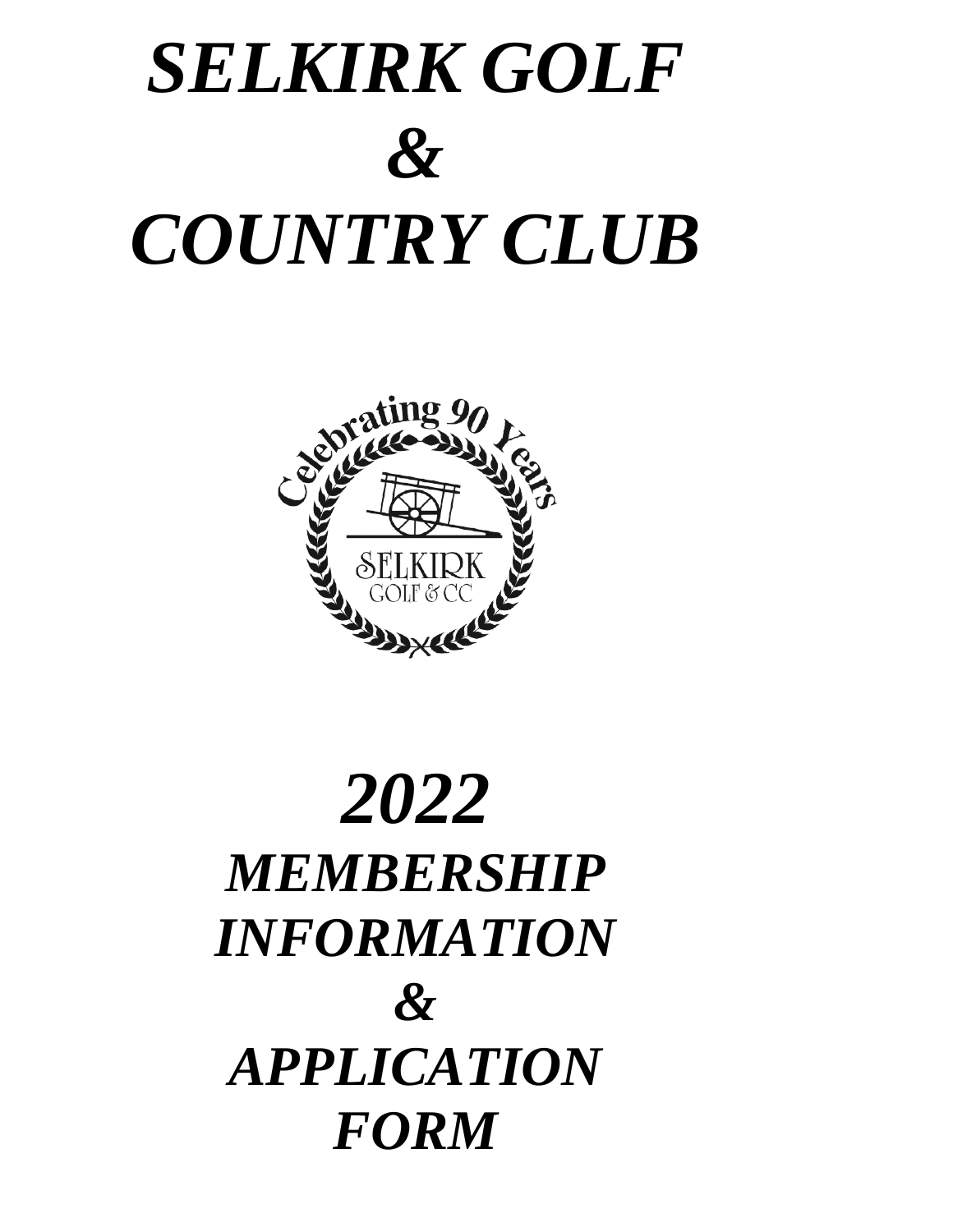### **Selkirk Golf and Country Club P.O. Box 15, 100 Sutherland Avenue Selkirk, Manitoba R1A 2B1** *(204) 482-2050* **Pro Shop: ext. #1 Dining Room: ext #2 Office: ext. #3 Superintendent: ext. #4 Pro Shop Manager: ext. #5 e-mail: office@selkirkgolfcourse.com www.selkirkgolfandcountryclub.com**

Dear Golfer:

You have indicated an interest in becoming a member of the Selkirk Golf & Country Club.

All members of the Selkirk Golf and Country Club with the exception of Spousal, Student, Intermediate and Junior memberships are required to be certificate holders. We are currently accepting applications for memberships.

The cost of the certificate is \$750.00 with the value of the certificate being \$650.00 and a \$100.00 administrative fee. Once paid in full the \$650.00 is refundable should you cancel your membership at the Selkirk Golf and Country Club. The payment for the certificate may be made in full or in three installments of \$250.00 per year if you are over 35 years old and five installments of \$150.00 per year if you are under 35 years old. These payments are due at the same time as your first membership payment. If you choose the installment option the administrative fee will be deducted from your first payment.

If you have any questions regarding the above, please call Rosey Martin, Office Manager at (204) 482-2050 extension #3

Sincerely,

Board of Directors Selkirk Golf & Country Club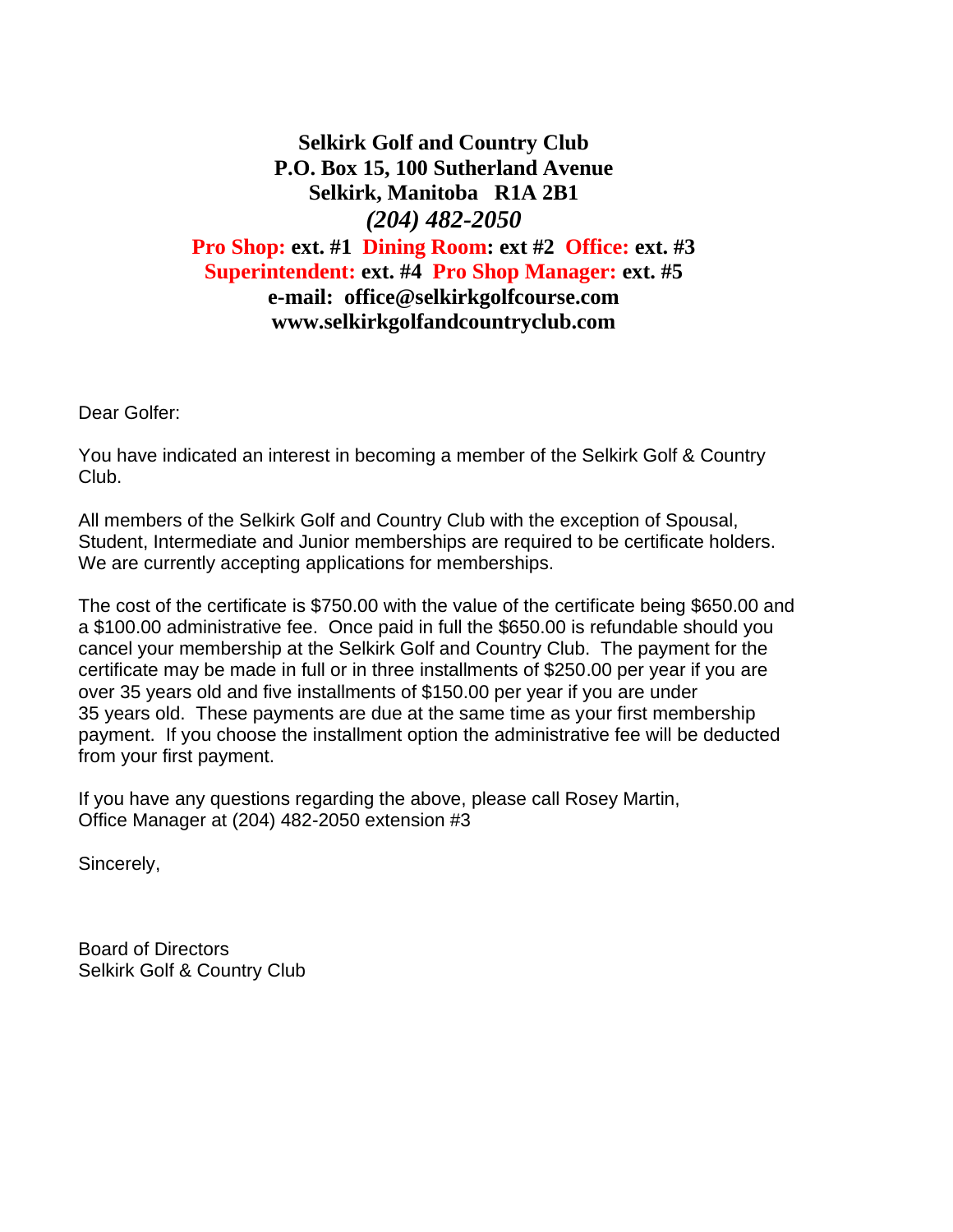

# *APPLICATION FORM*

# **FOR**

#### **ORDINARY MEMBERSHIP CERTIFICATE**

| LAST NAME _________________________ |                                                                                                                                                                                                 |
|-------------------------------------|-------------------------------------------------------------------------------------------------------------------------------------------------------------------------------------------------|
|                                     |                                                                                                                                                                                                 |
|                                     |                                                                                                                                                                                                 |
|                                     | POSTAL CODE ____________                                                                                                                                                                        |
| TELEPHONE _______________________   |                                                                                                                                                                                                 |
|                                     | I HEREBY APPLY TO BECOME AN ORDINARY MEMBER OF THE SELKIRK GOLF<br>AND COUNTRY CLUB. I AGREE TO CONDITIONS OF MEMBERSHIP AS<br>PRESENTLY SET OUT IN THE BY-LAWS OF THE CLUB AND TO CHANGES THAT |

**MAY BE APPROVED IN THE FUTURE.**

**SIGNATURE**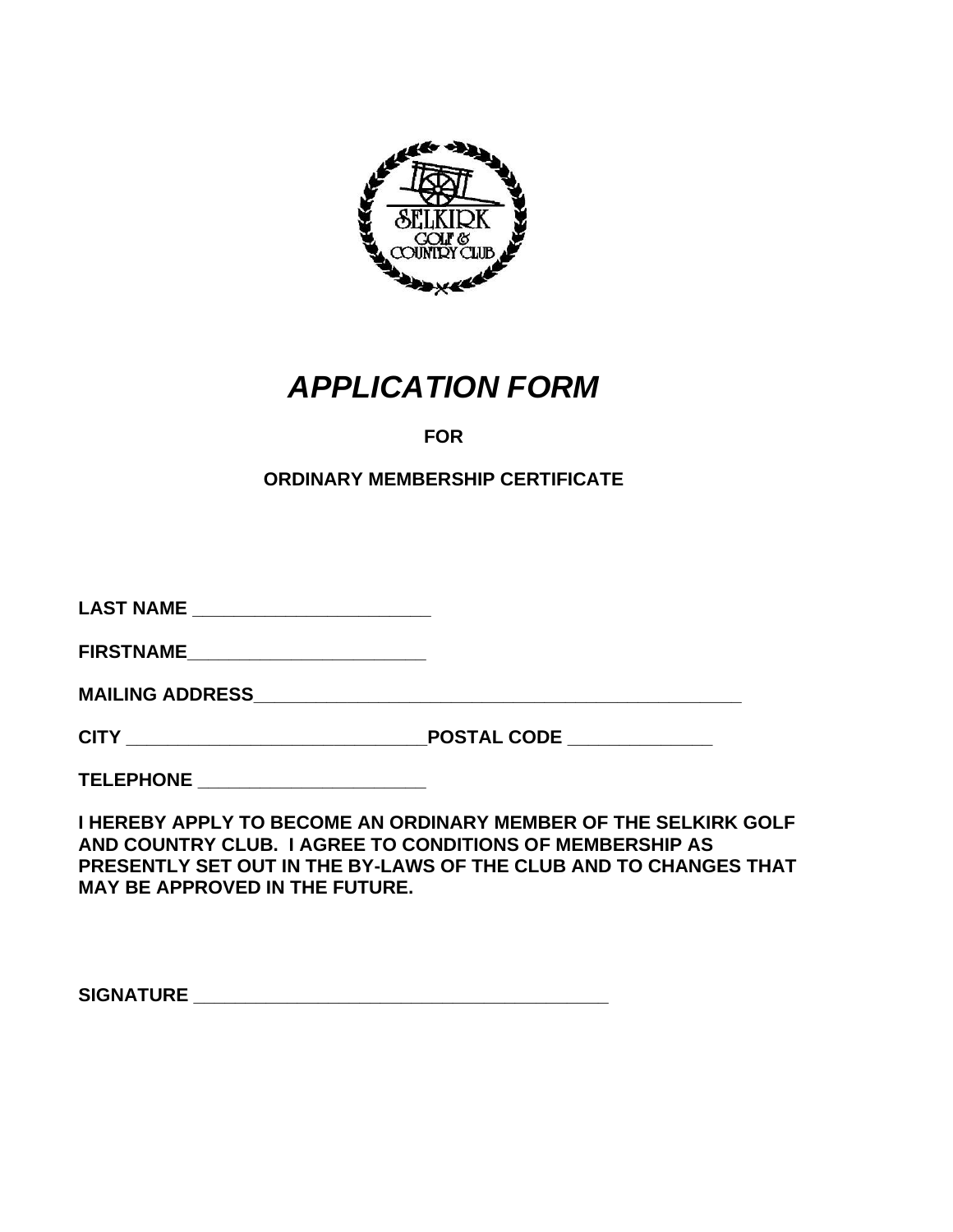## **Selkirk Golf and Country Club P.O. Box 15, 100 Sutherland Avenue Selkirk, Manitoba R1A 2B1** *(204) 482-2050* **Pro Shop: ext. #1 Dining Room: ext #2 Office: ext. #3 Superintendent: ext. #4 Pro Shop Manager: ext. #5 e-mail: office@selkirkgolfcourse.com www.selkirkgolfandcountryclub.com**

Dear Golfer:

We are currently accepting applications for membership at the Selkirk Golf and Country Club. Please find enclosed a 2022 Membership Application form. A separate form is required for each family member. The fee schedules for 2022 are attached.

The Restricted Membership excludes play on Saturday, Sunday and Holidays. If a Restricted Membership is purchased and the Restricted Member would like to golf on weekends or holidays the regular weekend and holiday green fee rate less the \$5.00 discount rate will apply.

There are two options for paying your dues for 2022.

The first option is total fees paid at time of application. If this option is chosen then please refer to membership dues listed in the Option #1 on or before **March 15th, 2022** column as these rates will apply.

 The second option is five equal installments with the first installment due on **March 15th, 2022 and post -dated cheques for April 15th, May 15th June 15th and July 15th**. There will be a service charge of 1% per month if you choose this option. If this option is chosen and you are paying by cheques, post-dated cheques must be enclosed when first payment is made. We also accept credit cards and your credit card will be charged at the end of each month. Monthly payment amounts are listed on the enclosed 2022 Fee Schedule under Option #2 these amounts include the 1% charge.

**Please note that if you are applying after March 15th, 2022, please call Rosey in the office at (204) 482-2050 extension #3 and alternate installment payment dates may be arranged.**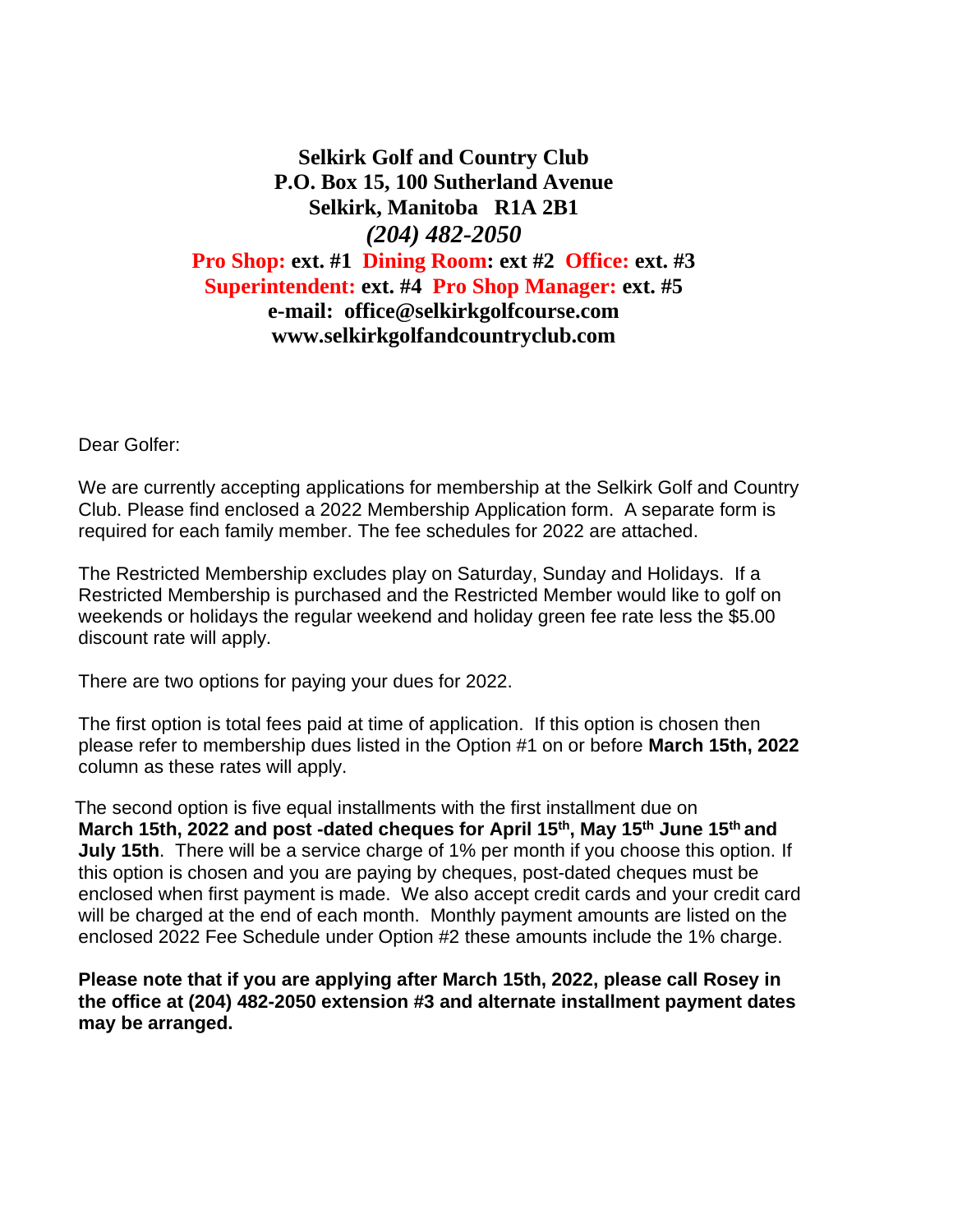# **Selkirk Golf and Country Club P.O. Box 15, 100 Sutherland Avenue Selkirk, Manitoba R1A 2B1** *(204) 482-2050*

**Pro Shop: ext. #1 Dining Room: ext #2 Office: ext. #3**

**Superintendent: ext. #4 Pro Shop Manager: ext. #5**

**e-mail: office@selkirkgolfcourse.com www.selkirkgolfandcountryclub.com**

#### *2022 MEMBERSHIP APPLICATION*

|                                               | FOR A LISTING OF ALL MEMBERSHIP TYPES AND 2022 FEES PLEASE REFER TO THE<br><b>FORM ATTACHED</b>                      |                                         |
|-----------------------------------------------|----------------------------------------------------------------------------------------------------------------------|-----------------------------------------|
| Birthdate: $\frac{1}{\text{DD} \text{MM}}$ YY |                                                                                                                      |                                         |
|                                               |                                                                                                                      | Fee ________________                    |
|                                               |                                                                                                                      | Fee _______________                     |
| Compound                                      |                                                                                                                      | Fee _______________                     |
| <b>Trail Fee</b>                              | <u> 1989 - Johann Barbara, martin amerikan basar dan berasal dalam basa dalam basa dalam basa dalam basa dalam b</u> | Fee _______________                     |
| <b>Power Cart</b>                             |                                                                                                                      | Fee ________________                    |
|                                               | Sub Total                                                                                                            |                                         |
| GST Registration #R122466584                  |                                                                                                                      | GST - 5% of Total Fees ________________ |
| PST on Power Cart only                        | <b>PST-7%</b>                                                                                                        |                                         |
|                                               | Golf Fees                                                                                                            |                                         |
|                                               | Food Assessment (Certificate Holders Only)                                                                           | \$200.00                                |
|                                               |                                                                                                                      | Total Fees<br><u> </u>                  |
|                                               | Payment Option #1 Payment of Total Fees Enclosed                                                                     |                                         |
|                                               | Payment Option #2 - Total Fees x 5% / 5 payments (1% per month) Service Charge                                       |                                         |
|                                               | 1 <sup>st</sup> Payment                                                                                              |                                         |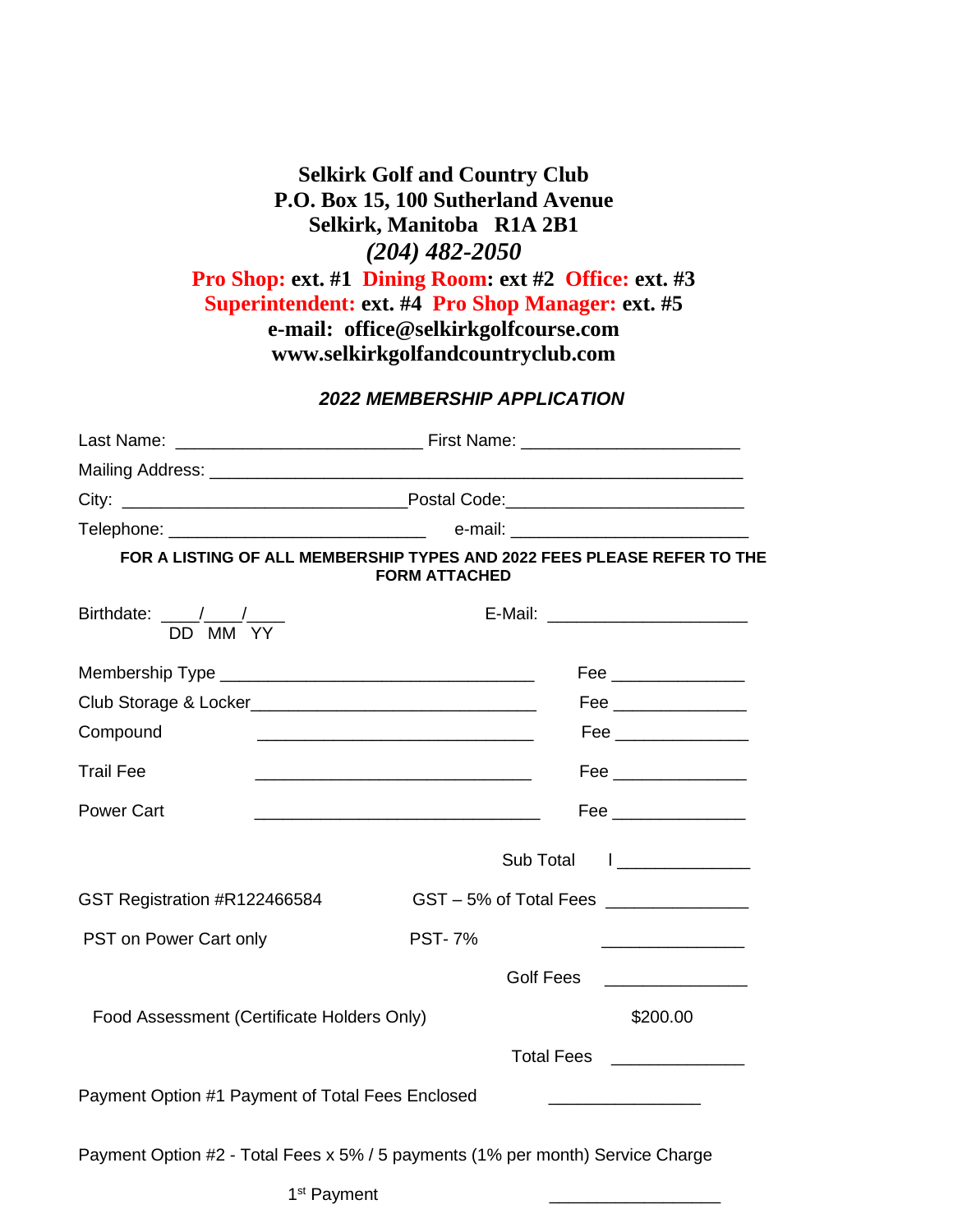\*If you choose Payment Option #3 Post Dated Cheques or a Credit Card # **MUST** be provided.

 $\overline{\phantom{a}}$ 

 $\overline{\phantom{a}}$  , and the contract of the contract of the contract of the contract of the contract of the contract of the contract of the contract of the contract of the contract of the contract of the contract of the contrac

 $\overline{\phantom{a}}$  , and the contract of the contract of the contract of the contract of the contract of the contract of the contract of the contract of the contract of the contract of the contract of the contract of the contrac

|                                                                 |             | <b>OPTION #1</b>         | <b>OPTION #2</b>                                                              |            |          |  |  |
|-----------------------------------------------------------------|-------------|--------------------------|-------------------------------------------------------------------------------|------------|----------|--|--|
| **Excludes play on Saturday, Sunday &                           |             |                          | 2022 Fees - 5 Payments<br><b>Monthly</b><br>Mar 15th, 2022 to July 15th, 2022 |            |          |  |  |
| <b>Holidays</b><br>*** Excludes play before noon on Weekends    |             | 2022 Fees Paid           |                                                                               |            |          |  |  |
| & Holidays                                                      |             | In Full                  |                                                                               |            |          |  |  |
| ****Booking Restrictions apply includes<br><b>Driving Range</b> |             | Before Mar 15th,<br>2022 |                                                                               |            |          |  |  |
|                                                                 | <b>Fees</b> | <b>Fees</b>              | Each<br><b>Payment</b><br><b>Total Fees</b>                                   |            |          |  |  |
|                                                                 |             |                          |                                                                               | with       |          |  |  |
|                                                                 |             | with GST                 | <b>Payment</b>                                                                | <b>GST</b> | with GST |  |  |
| <b>TYPE OF MEMBERSHIP</b>                                       |             |                          |                                                                               |            |          |  |  |
| <b>Certificate Holder</b>                                       | 1,650.00    | 1,732.50                 | 346.50                                                                        | 363.83     | 1,819.13 |  |  |
| <b>Food Assessment</b>                                          |             | 200.00                   |                                                                               | 42.00      | 210.00   |  |  |
| <b>Total including Food Assessment</b>                          |             | 1,932.50                 |                                                                               | 405.83     | 2,029.13 |  |  |
| <b>Restricted Certificate Holder -</b><br>**                    |             |                          |                                                                               |            |          |  |  |
| Weekday Only                                                    | 1,500.00    | 1,575.00                 | 315.00                                                                        | 330.75     | 1,653.75 |  |  |
| <b>Food Assessment</b>                                          |             | 200.00                   |                                                                               | 42.00      | 210.00   |  |  |
| <b>Total including Food Assessment</b>                          |             | 1,775.00                 |                                                                               | 372.75     | 1,863.75 |  |  |
|                                                                 |             |                          |                                                                               |            |          |  |  |
| Spouse of certificate holder                                    | 950.00      | 997.50                   | 199.50                                                                        | 209.48     | 1,047.38 |  |  |
| <b>Food Assessment</b>                                          |             | 200.00                   |                                                                               | 42.00      | 210.00   |  |  |
| <b>Total including Food Assessment</b>                          |             | 1,197.50                 |                                                                               | 251.48     | 1,257.38 |  |  |
| $***$<br>Restricted spouse of certificate holder                | 875.00      | 918.75                   | 183.75                                                                        | 192.94     | 964.69   |  |  |
| <b>Food Assessment</b>                                          |             | 200.00                   |                                                                               | 42.00      | 210.00   |  |  |
| <b>Total including Food Assessment</b>                          |             | 1,118.75                 |                                                                               | 234.94     | 1,174.69 |  |  |
|                                                                 |             |                          |                                                                               |            |          |  |  |
|                                                                 |             |                          |                                                                               |            |          |  |  |
| Intermediate A - Age 19-29 on<br>January 1/2022                 | 1,050.00    | 1,102.50                 | 220.50                                                                        | 231.53     | 1,157.63 |  |  |
| Intermediate B - Age 30-35 on<br>January 1/2022                 | 1,350.00    | 1,417.50                 | 283.50                                                                        | 297.68     | 1,488.38 |  |  |
| Student - copy of valid student                                 |             |                          |                                                                               |            |          |  |  |
| card required***                                                | 600.00      | 630.00                   | 126.00                                                                        | 132.30     | 661.50   |  |  |
| Junior ****<br>- Age 18 & under on                              |             |                          |                                                                               |            |          |  |  |
| January 1/2022                                                  | 300.00      | 315.00                   | 63.00                                                                         | 66.15      | 330.75   |  |  |
| ****<br>Junior #2<br>Applies if one Adult &                     |             |                          |                                                                               |            |          |  |  |
| 1 other Jr. are Members                                         | 175.00      | 183.75                   | 36.75                                                                         | 38.59      | 192.94   |  |  |
|                                                                 |             |                          |                                                                               |            |          |  |  |
|                                                                 |             |                          |                                                                               |            |          |  |  |
| <b>OTHER FEES</b>                                               |             |                          |                                                                               |            |          |  |  |
| Compound                                                        | 220.00      | 231.00                   | 46.20                                                                         | 48.51      | 242.55   |  |  |
| <b>Trail</b>                                                    | 465.00      | 488.25                   | 97.65                                                                         | 102.53     | 512.66   |  |  |
| <b>Locker and Club Storage</b>                                  | 125.00      | 131.25                   | 26.25                                                                         | 27.56      | 137.81   |  |  |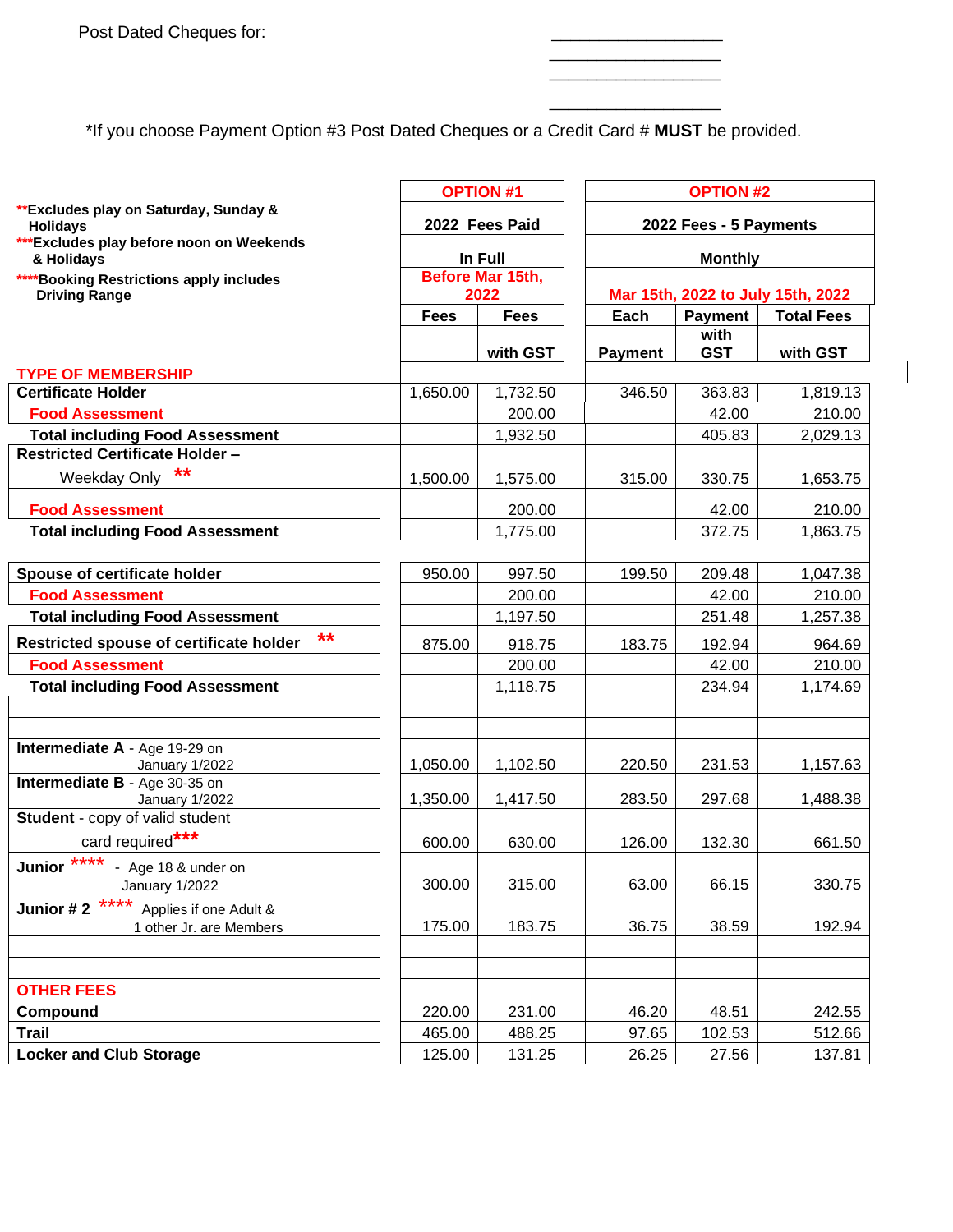# **SGCC 2022 GOLF CART PROGRAM**

The original intent of the cart program offered to members was to allow members to utilize a seat on power cart during their rounds without the hassle or need of maintenance, bringing gas containers to the course, paying cart compound or trail fees. The benefit to the club was it allowed us to increase our fleet to accommodate larger tournaments and not incur the rental cost of bringing in golf carts for those events and to provide additional space in the compound.

The intent was always to have two riders on the cart. With the onset of covid and public health orders we did need to accommodate single riders but going forward unless there is a public health order in place we will no longer allow single riders. If a member chooses to ride alone, they can use two of their cart passes (see 2022 program below) or pay \$10 additionally for the vacated seat.

Over the years there have been some very interesting situations that have come to the attention of the Board of Directors. One such situation is members who golf together "sharing" the annual cart by splitting the fee amongst themselves. The other is spousal members riding for free on the cart with a paid annual cart member. The last one situation is excessive use of the program, we have had members utilize carts for well over 120 rounds per season. When we do an analysis of the cost for a cart per round (lease costs, maintenance, gas, cleaning etc.) we come up with a \$10 per seat value. We as a board need to take ownership in the allowing of the unintentional circumvention of the program and not addressing it sooner.

#### **2022 Annual Cart Program**

#### **Member**

50 Seat Pass - \$500

Unlimited Seat Pass \$1200.00

#### **Spousal Pricing – Must Ride with Spouse**

50 Seat Pass - \$350.00

Spousal Unlimited Seat pass \$550.00

#### **Spousal Pricing - Can take cart on their own if Spousal Member has Annual Cart**

50 Seat Pass - \$400.00

Spousal Unlimited Seat pass - \$850.00

Annual cart members who choose the 50 seat pass can continue to ride after they use up their 50 seats at a cost of \$10 per seat.

Non annual cart members fee to ride is \$15 per seat

\*\*Members are 100% allowed to have their own carts! They would be responsible for their cart and trail fees.

Personal carts are **restricted** to household use only, we will be collecting household names at time of membership.

Please see other side of form for payment options.